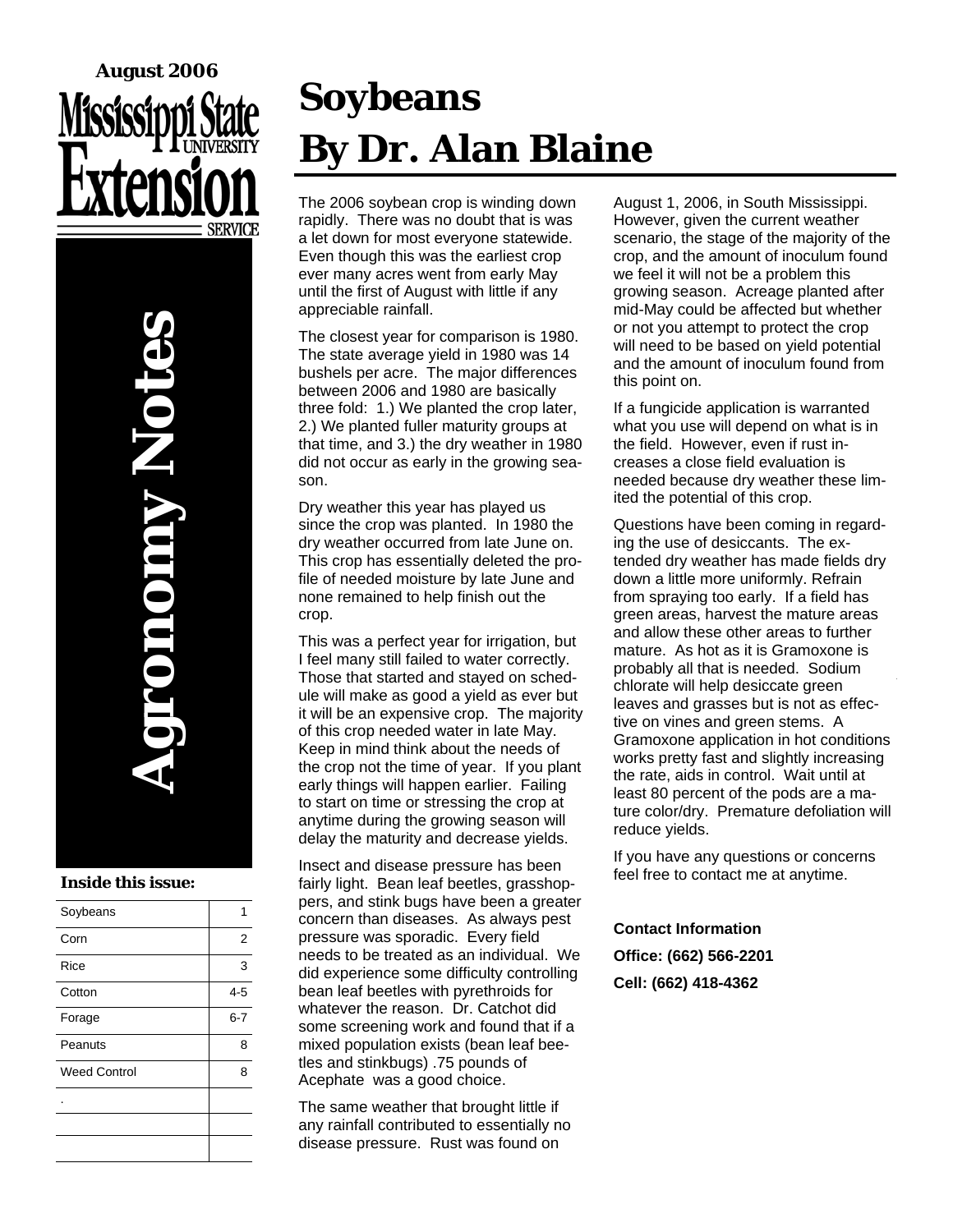## **Corn and Wheat By Dr. Erick Larson**

**Stress necessitates prompt harvest –** Widespread drought stress around the state hastened corn maturity substantially this season, causing leaves to die prematurely in severely stricken areas. This limits and/or ceases energy production via photosynthesis, causing plants to mobilize energy from the stalk to finish filling kernels as well as possible. This cannibalization of energy reserves will weaken stalk strength and may promote stalk rot development. This degradation of stalk strength can promote lodging, particularly if the corn crop is not harvested promptly. In fact, some corn fields have already had the stalks collapse above the ear from recent thundershowers. Thus, growers should harvest corn fields as soon as possible.

**Grain moisture dockage** - Corn may be harvested any time after grain reaches physiological maturity, which occurs at around 30% moisture. However, corn may not be safely stored until considerable moisture loss occurs. Thus, grain elevators discount wet corn to account for drying expenses and moisture weight loss during drying. Moisture dockage schedules between elevators may vary significantly, so thoroughly compare rates. Most schedules discount about 2.5% per each percent moisture above the standard, and may increase as moisture content rises. Water evaporated during drying (shrinkage) accounts for 1.18% of the dockage per each percent moisture. The producer loses this weight regardless of whether they sell wet grain to the elevator, dry it mechanically or let the grain field dry. Thus, a producer should subtract this value from the dockage rate to show their realized or "actual" dockage.

**Harvest losses** - Harvest losses are just as important as moisture dockage rate in evaluating your harvest timing decision. The longer corn stays in the field, the greater the likelihood of substantial field losses. Factors such as stormy weather and southwestern corn borer damage can cause considerable lodging in unharvested fields. Late summer rainfall can also promote morning-glory growth, which can greatly inhibit harvest efficiency. Each of these factors may cause substantial field loss, which would considerably outweigh moisture savings. Producers should also consider their harvest capability -- the longer it takes to complete harvest, the earlier you should start harvest. Besides harvesting drought-stricken fields promptly, growers should also harvest non-Bt hybrids infested with corn borers, early maturing hybrids or fields, and those possessing below average stalk quality as quickly as possible. Producers should closely check for loss while the combine is harvesting and make adjustments accordingly. Two corn kernels per square foot or one dropped ear per 100 feet of row equals about 1 bushel per acre yield loss. Research generally indicates combine efficiency is best (harvest losses are lowest) when corn grain moisture is about 20-22%. Thus, growers seeking maximum profitability should always strive to finish harvest before grain moisture falls below 15%.

**Don't Give Away Corn** - Producers selling corn at less than 15% moisture are giving away profit. A producer harvesting 150 Bu./A. corn at 14% moisture is losing \$4.43 per acre or \$8.85 per acre at 13% moisture (at \$2.50/Bu.). This loss is solely from reduced grain weight due to lower moisture content. This moisture weight loss closely approximates the "actual" dockage most elevators charge for high moisture corn. Since corn loses approximately 0.6% per day during the harvest season, begin harvest early enough to guarantee all corn is harvested before it reaches 15%.

**Aflatoxin tips** – Aflatoxin contamination may be more likely this year, since aflatoxin is usually associated with extreme drought and stress. However, early harvest reports have indicated no apparent problems thus far. If aflatoxin is present, growers have a few management options to minimize levels during harvest/handling/storage. Separately harvest obviously stressed, stunted or damaged areas and field edges, if you suspect any aflatoxin problem. These areas are much more likely to contain high levels of aflatoxin. Fungal infection is more likely in shriveled, cracked kernels and foreign material. Thus, grain quality may be significantly improved by reducing the combine ground speed, increasing fan speed and opening sieves, so that these sources of contamination are removed from the sample. A post harvest mechanical cleaner or gravity separator may also help. Improper grain handling can quickly promote aflatoxin development after harvest. High moisture grain should be immediately dried to below 15% moisture or hauled to an elevator (which will dry the grain). Wet grain should not be stored in trucks, combines, bins or any non-aerated site more than 4-6 hours before beginning drying. These conditions are critical to grain quality, because the fungal growth which causes aflatoxin will escalate to excessive levels very quickly in wet, warm grain. Conversely, fungal growth becomes dormant when grain moisture drops below 15%. Producers should also thoroughly sanitize handling and storage facilities before and during harvest.

#### **Contact Information**

**Office: (662) 325-4071**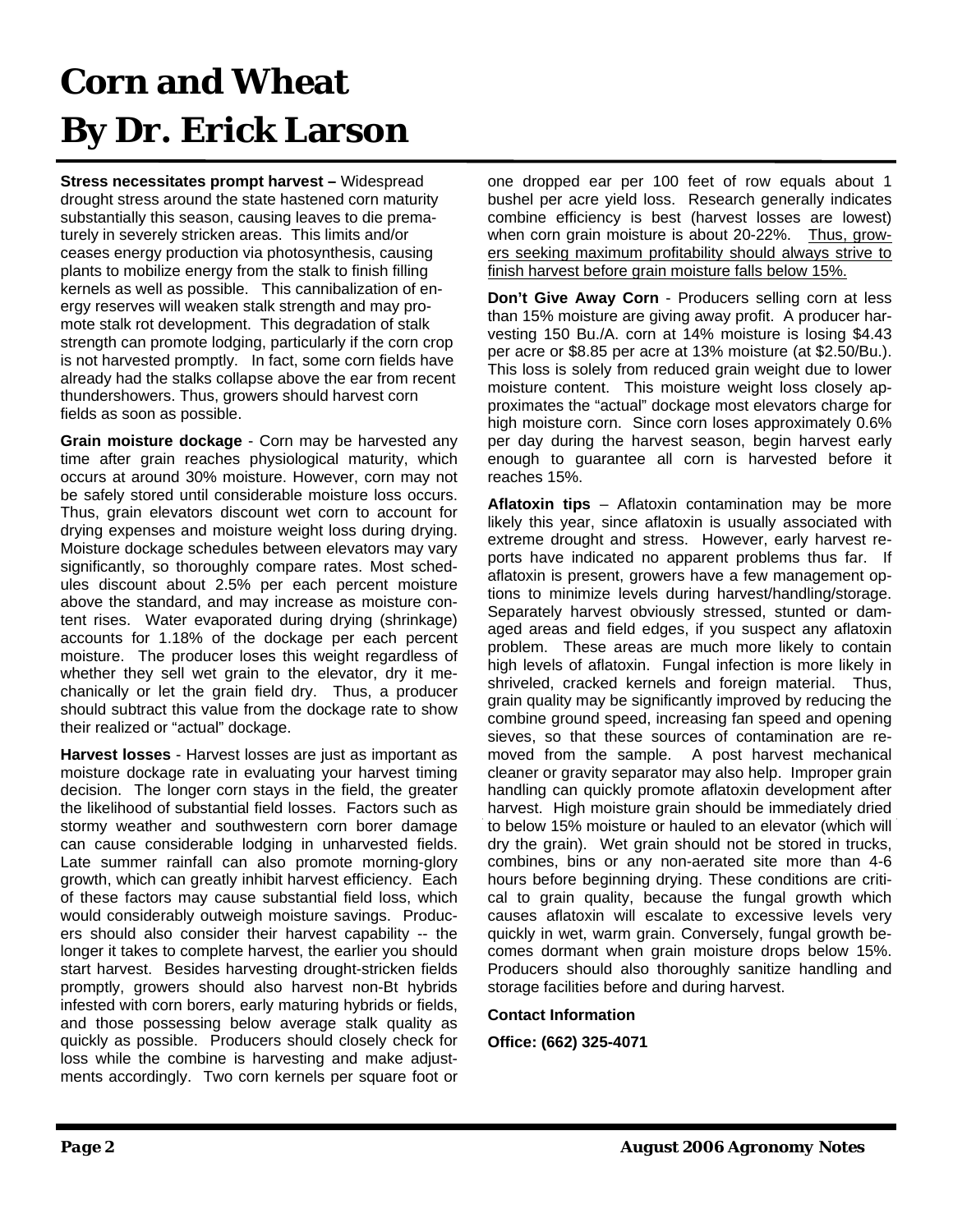## **Wheat**

**Wheat Production and Marketing Conference** - The MSU Extension Service will conduct a Production and Marketing Conference on Thursday, August 17 at 1 pm. If you are interested, please contact your Area Crop Agent or County Director, so they can schedule a location for you to attend.

## **Rice By Dr. Nathan Buehring**

Since the end of last week I have been getting calls on CL-131 having kernels very loose on the head. We did not see this to be an issue last year even through two hurricanes. We have looked at several fields and plots over the last couple of days. Leflore county seems to be were we are seeing the problem the most. In these CL-131 fields we are finding that the kernels can easily be shaken or removed from the head, mainly on top of the panicle where the kernels are the driest. We have looked at other varieties (Cocodrie and Cheniere) and found that the kernels are a little looser than we have normally seen, but CL-131 seems to be worse. The hybrid lines have also exhibited the potential to shatter; however, we have seen this in prior experiences.

I have randomly looked at other CL-131 fields in Bolivar and Washington counties and found that kernels are somewhat loose, but not to the extent they are in the Leflore county area.

The biggest difference between last year and this year is the heat. We have had many days in excessive of 95F and nighttime temperatures in the mid-70's. With these high temperatures CL-131 is maturing quickly, which could be making the kernels looser.

In light of these recent findings, we have established our approach on how we need to manage these field problem fields until they are in the bin.

- 1) **Draining:** We are not recommending to drain any earlier than our recommendations (half of the panicle straw color on clay soils and two-thirds to three forths straw color on silt loam soils). Fields that have been drained already are drying a rapid pace. Do not try to save \$5-10/A with draining early because it may cost you more than that in yield.
- 2) **Identify if you may have a problem with shattering:** Look at all of your fields (regardless of what variety or hybrid it is) as they get close to fully maturing and determine if there could be a potential of shattering. This will help you identify any particular fields that you may need to harvest first to avoid a shattering problem.
- 3) **Harvest your rice at a little higher moisture:** If you have identified a field(s) that have a potential to shatter, I would suggest starting at a moisture of 18-20%. I know with high drying cost you would like to let it dry a little more in the field. However, if high winds or a thunderstorm come through you have the potential to lose more in the field.
- 4) **Adjust your combines on a regular basis:** Just because that is the setting you had on last year does not mean it will be the proper setting for this year. Adjust reel speeds on rigid and draper headers to prevent any shattering before it gets in the combine. Be sure that your cutter bar has good blades on it to prevent any excessive vibration that may cause the rice to shatter before it gets in the combine. Adjust rpm's and platforms on stripper headers to prevent shattering as well. Also, you may need consider harvesting at a slower speed instead of just ripping through the rice. Check behind your header to be sure you are not losing any rice.

Currently, we are just in beginning stages of identifying this problem. We do not know why one area of the state is having more of a problem than others or if this problem will become more widespread as more rice matures through the state.

Please keep your eyes and ears open for more information as it becomes available from us. We will keep you informed on the situation as more information becomes available. If you have any questions, comments, or concerns do not hesitate to call me any time at 662-822-7359.

**Contact Information** 

**Office: (662) 686-3301** 

**Cell: (662) 822-7359**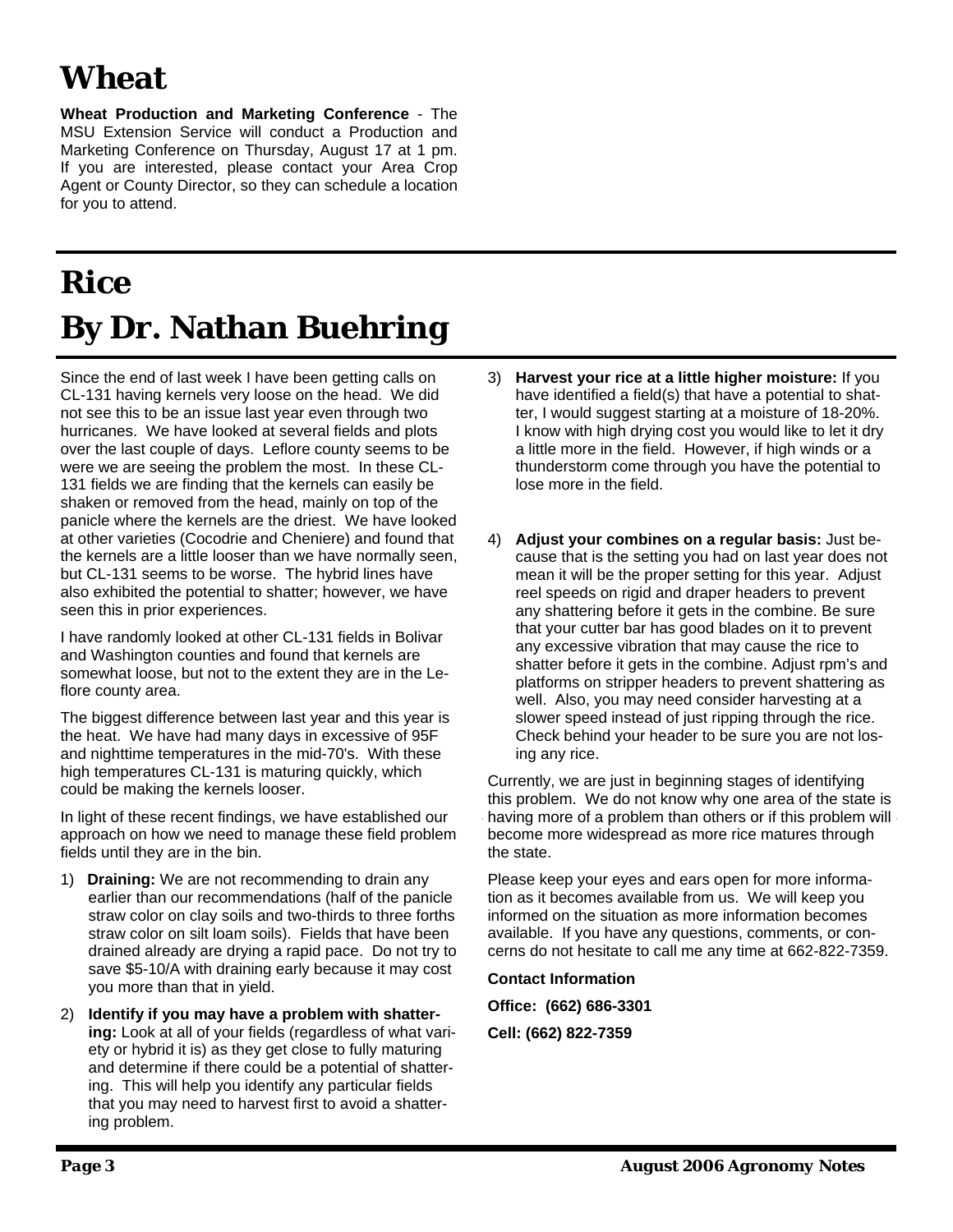## **Cotton By Tom Barber**

**Xylem Cavitation**: There are many questions about young bolls turning brown and hanging on the plant. There are two schools of thought about the cause of this. Some Plant Pathologists have described this as "Phomopsis." This organism has been isolated from the petiole wound. Whether it is the cause or is secondary is still up for debate.

This has also been described by some Physiologists as a form of **"xylem cavitation" or "vascular cavitation."** This occurs when the plant has a burst of elongation, or growth, after a period of stress. Actually, when the flower opens there is a corresponding increase in transpiration rates of the fruiting structure. This is due to several factors which include a sharp increase in surface area, development of the ovule, and the beginning of fiber elongation. This rapid increase in transpiration puts a tremendous demand on the xylem tissue. If conductive tissue secondary cell wall (thickness) development has not been able to keep pace with elongation and transport demand, stress may cause a rupture. When this happens the fruiting form basically dies before an abscission layer forms and the dry fruiting form hangs on the plant by a dangling piece of tissue. This is where we get the term "boll dangle."

This cavitation injury has been seen before, in past years, and was observed to occur on some varieties at a higher frequency than others. The fact that it is physiological in nature and related to a plant may account for why it may be more pronounced on some varieties than others. It also appears to be more pronounced in the dryer or more drought stressed areas of the field.

There is no "cure" for this problem. After it has occurred the grower should be prepared to manage the crop as a "later maturing" crop. This is because the first position fruit on the lower and central fruiting branches are gone. When this happens, the plant may tend to produce rapid vegetative growth and a PGR such as mepaquat chloride (PIX) may be in order. Insect control will need to be continued longer in order to mature the fruiting forms on the upper fruiting nodes.

**Estimating Yield By Boll Counting:** Estimating yield by counting bolls can often be **misleading.** Variation in boll size, lint percent, future weather conditions, harvest losses and ginning losses can all effect how boll counts relate to final yield. However variable, people associated with cotton will at some point try to use boll counts to estimate production or make comparisons.

The following Tables are designed to help you **estimate** yields using boll counts.

Following are some suggestions for using these tables:

1)Count all harvestable bolls on at least 10 feet of row selected at random in at least four representative locations in the field. Using this data calculate an average number of harvestable bolls per row foot.

2) Establish an estimate of boll size. Two suggestions – a) At random, pick all the seed cotton from 50 to 100 bolls representing all boll sizes on the plant. Weigh the composite sample on an accurate scale calibrated in grams. Divide the weight (in grams)

by the number of bolls picked and this will give an approximate average boll weight for the field. This calculation should be made for several samples taken to represent the field. b) Pick all the seed cotton from all harvestable bolls on each of ten randomly selected plants. 50 to 100 bolls representing all boll sizes on the plant weigh the composite sample on an accurate scale calibrated in grams. Divide the weight (in grams) by the number of bolls picked and this will give an approximate average boll weight for the field. This calculation should be made for several samples taken to represent the field.

3) Once average boll size and average number of bolls per row foot are established, go to the appropriate table based on expected turnout (33 to 35 % is a good average) and determine how many bolls are estimated to be required per row foot to make a 480 pound bale of cotton. To determine estimated yield in bales per acre, divide the number of bolls per row foot counted by the number required per bale from the table.

Example - 40 inch rows, average 16 bolls per row foot, average boll weight 3.5 grams

(rounded off to the nearest one half gram) and an expected turnout of 35% - Go to Table

3 (for 35% turnout), go to the 40 inch row line, follow across to the 3.5 gram per boll

column and you find that 12.5 bolls per row foot are required to press a 480 pound bale

of lint per acre. 16 bolls per row foot divided by 12.5 is equal to an **estimated** yield of

1.3 bales per acre. Note the word estimated is in bold text – this is only an **estimate.**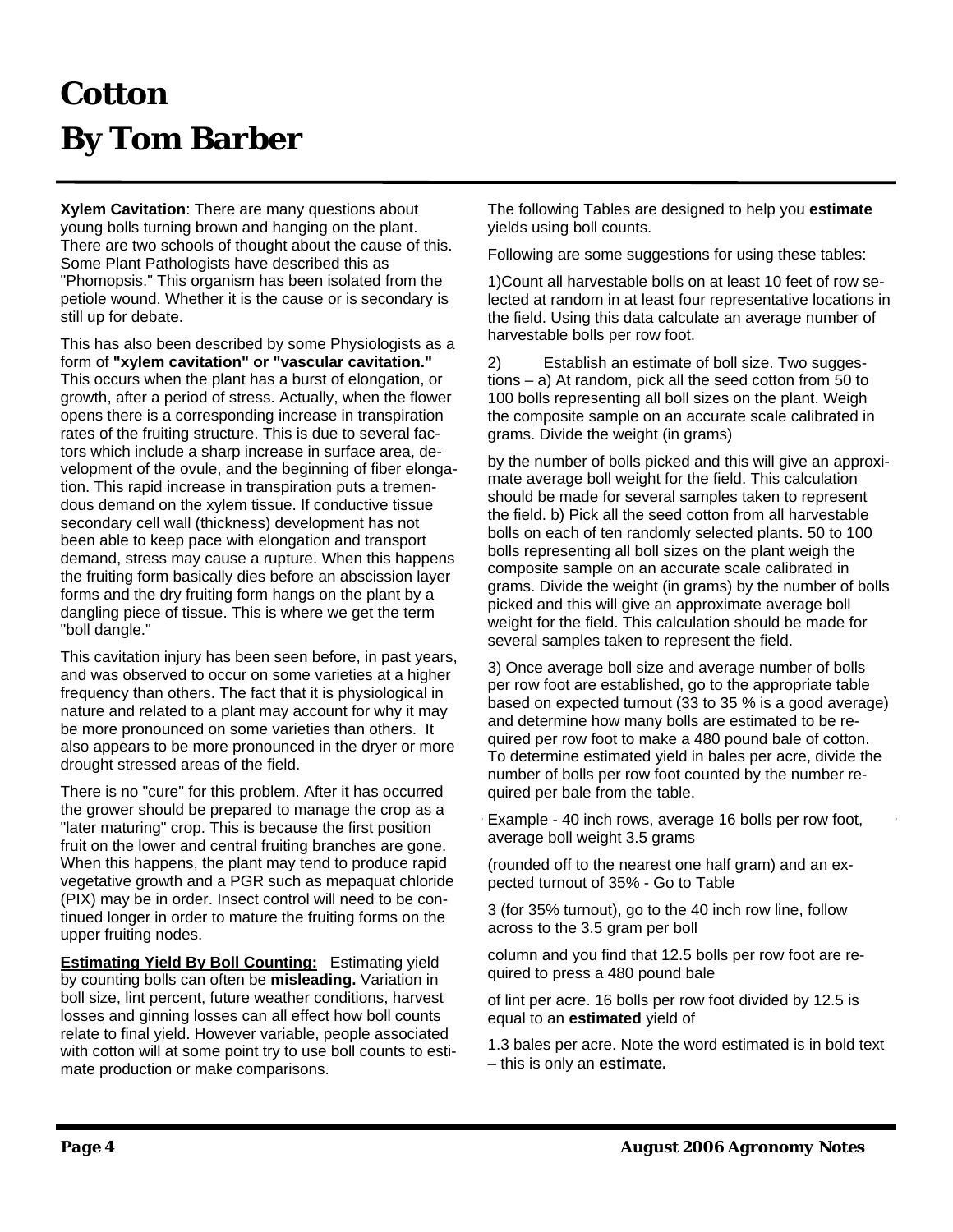| <b>Table 1</b>    | Calculated bolls per row foot needed to produce one bale (480# lint) per acre at various<br>row spacings and boll weights. |                                               |                          |                          |                          |                          |                          |                          |  |
|-------------------|----------------------------------------------------------------------------------------------------------------------------|-----------------------------------------------|--------------------------|--------------------------|--------------------------|--------------------------|--------------------------|--------------------------|--|
|                   | Turn out is assumed to be 40%                                                                                              |                                               |                          |                          |                          |                          |                          |                          |  |
|                   |                                                                                                                            | Boll Weight in Grams and Ounces (seed cotton) |                          |                          |                          |                          |                          |                          |  |
| Row Width<br>(in) | Row-<br>feet/ac                                                                                                            | $5.0$ gm $/$<br>$0.18$ oz                     | $4.5$ gm<br>/ 0.16<br>0Z | $4.0$ gm<br>/ 0.14<br>0Z | $3.5$ gm<br>/ 0.12<br>0Z | $3.0$ gm<br>/ 0.11<br>0Z | $2.5$ gm<br>/ 0.09<br>0Z | $2.0$ gm<br>/ 0.07<br>0Z |  |
| 50                | 10454                                                                                                                      | 10.4                                          | 11.6                     | 13.0                     | 14.9                     | 17.4                     | 20.8                     | 26.1                     |  |
| 40                | 13068                                                                                                                      | 8.3                                           | 9.3                      | 10.4                     | 11.9                     | 13.9                     | 16.7                     | 20.8                     |  |
| 38                | 13756                                                                                                                      | 7.9                                           | 8.8                      | 9.9                      | 11.3                     | 13.2                     | 15.8                     | 19.8                     |  |
| 36                | 14520                                                                                                                      | 7.5                                           | 8.3                      | 9.4                      | 10.7                     | 12.5                     | 15.0                     | 18.8                     |  |
| 32                | 16335                                                                                                                      | 6.7                                           | 7.4                      | 8.3                      | 9.5                      | 11.1                     | 13.3                     | 16.7                     |  |
| 30                | 17424                                                                                                                      | 6.3                                           | 6.9                      | 7.8                      | 8.9                      | 10.4                     | 12.5                     | 15.6                     |  |
| 20                | 26136                                                                                                                      | 4.2                                           | 4.6                      | 5.2                      | 6.0                      | 6.9                      | 8.3                      | 10.4                     |  |
| 15                | 34848                                                                                                                      | 3.1                                           | 3.5                      | 3.9                      | 4.5                      | 5.2                      | 6.3                      | 7.8                      |  |
| 10                | 52272                                                                                                                      | 2.1                                           | 2.3                      | 2.6                      | 3.0                      | 3.5                      | 4.2                      | 5.2                      |  |

| Table 2                  | Calculated bolls per row foot needed to produce one bale (480# lint) per acre at various<br>row spacings and boll weights. |                                               |                           |                           |                           |                           |                          |                           |  |
|--------------------------|----------------------------------------------------------------------------------------------------------------------------|-----------------------------------------------|---------------------------|---------------------------|---------------------------|---------------------------|--------------------------|---------------------------|--|
|                          | Turn out is assumed to be 35%                                                                                              |                                               |                           |                           |                           |                           |                          |                           |  |
|                          |                                                                                                                            | Boll Weight in Grams and Ounces (seed cotton) |                           |                           |                           |                           |                          |                           |  |
| <b>Row Width</b><br>(in) | Row-<br>feet/ac                                                                                                            | $5.0$ gm $/$<br>$0.18$ oz                     | $4.5$ gm<br>/ 0.16<br>OZ. | $4.0$ gm<br>/ 0.14<br>OZ. | $3.5$ gm<br>/ 0.12<br>OZ. | $3.0$ gm<br>/ 0.11<br>OZ. | $2.5$ gm<br>/ 0.09<br>0Z | $2.0$ gm<br>/ 0.07<br>OZ. |  |
| 50                       | 10454                                                                                                                      | 11.9                                          | 13.2                      | 14.9                      | 17.0                      | 19.9                      | 23.8                     | 29.8                      |  |
| 40                       | 13068                                                                                                                      | 9.5                                           | 10.6                      | 11.9                      | 12.5                      | 15.9                      | 17.6                     | 23.8                      |  |
| 38                       | 13756                                                                                                                      | 9.1                                           | 10.1                      | 11.3                      | 11.9                      | 15.1                      | 16.7                     | 22.6                      |  |
| 36                       | 14520                                                                                                                      | 8.6                                           | 9.5                       | 10.7                      | 11.3                      | 14.3                      | 15.8                     | 21.4                      |  |
| 32                       | 16335                                                                                                                      | 7.6                                           | 8.5                       | 9.5                       | 10.0                      | 12.7                      | 14.0                     | 19.1                      |  |
| 30                       | 17424                                                                                                                      | 7.1                                           | 7.9                       | 8.9                       | 9.4                       | 11.9                      | 13.2                     | 17.9                      |  |
| 20                       | 26136                                                                                                                      | 4.8                                           | 5.3                       | 6.0                       | 6.3                       | 7.9                       | 8.8                      | 11.9                      |  |
| 15                       | 34848                                                                                                                      | 3.6                                           | 4.0                       | 4.5                       | 4.7                       | 6.0                       | 6.6                      | 8.9                       |  |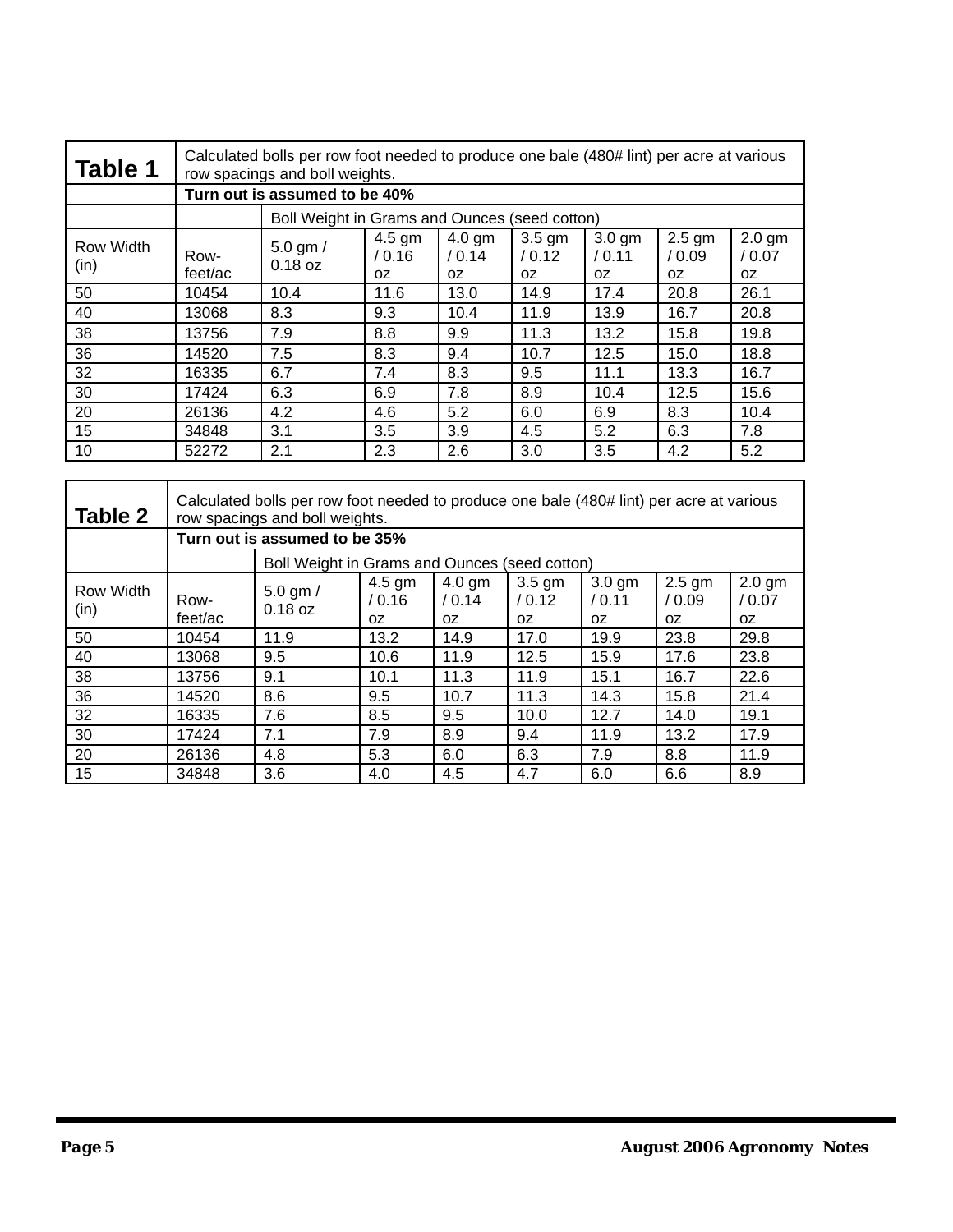## **Forage By Dr. Richard Watson**

I have discussed in previous articles the numerous benefits of incorporating legumes (e.g. clovers) into your pastures, and many cattle producers in MS are beginning to include clovers in their forage systems to help offset the rising costs of nitrogen and improve forage quality.

The major challenge facing legumes in MS is the diverse soil and climatic conditions as you go from north to south. The south end of the state is a particularly challenging region, as many of the temperate perennial legumes (e.g. white and red clover) do not persist very well in the sandy, acidic soils types. While there have been great advances made in breeding more persistent perennial clover varieties for our southern environment, the coastal plain regions are still considered outside the primary area of adaptation for these new varieties. This leaves annual legumes as the primary option for south MS pastures. The challenge now becomes, "which of the many annual legumes is right for you"?

In the fall of 2004 we established plots of 32 different annual legume species/varieties at the Mississippi Agriculture and Forestry Experiment Station beef cattle research unit at White Sands MS. The trial included many of the annual clovers (Arrowleaf, Ball, Crimson, Rose etc..), annual medics (Black, Burr, Snail etc..), and less common species such as caley peas, vetches, and sweet clover. After 2 years of grazing these plots and letting them reseed 'naturally' we have found some interesting things about which legumes seem to work best in this environment. The key attributes we were looking for were yield, tolerance to grazing, length of the growth season, and the ability to come back each year from seed.

First let me start with the ones that apparently are not well suited to the south MS environment. While fast out of the ground, the annual medic species (Black medic, Burr medic, Snail medic, and Strand medic), and sweet clover had low annual yields (compared to the other legumes), and did not recover very well after grazing. The poor post grazing regrowth and low overall production resulted in poor seed yields and limited reseeding ability in this environment. The annual medics are related to alfalfa, and like this perennial cousin are not tolerant of the low pH soils that dominate the southern coastal plain. Trials in west Texas and Oklahoma, where the soils are more alkaline (high pH), show that the medics will yield and reseed themselves as good, if not better, than any of the annual clover species. These species are often very drought tolerant and will grow well into the summer, which is in part due to the large taproot common to the medics. However, it is possible that it is this taproot that may also be the downfall of the medics in our environment. We all know that we can raise soil pH by adding lime to our pastures. What is perhaps less well understood is that this pH change occurs almost exclusively at or near to the soil surface. The underlying (literally) problem with many of our southern soils is an acidic subsoil that is too deep to be affected by surface lime applications. Therefore, when the taproot of these species with poor tolerance to low pH soils encounters this acidic subsoil toxicity occurs and the plant will suffer low productivity and often death.

The vetches and caley peas were generally as productive in the  $1<sup>st</sup>$  year as many of the clovers but showed fairly poor reseeding ability, and a shorter growing season compared with some of the clovers. The poor reseeding of these species could have been made worse by the dry fall that followed hurricane Katrina, but it is fairly safe to say that the annual clover species were superior to these forages in their ability to come back the second year from seed.

Overall the annual clovers provided the most consistent forage production over the 2 years, which was a reflection of the good yields, grazing tolerance, and superior reseeding ability. Berseem clover was an exception with poor yields in the 1<sup>st</sup> year and rapid stand decline after grazing. Berseem prefers soils with a higher pH (>6.5) and a better water holding capacity than those found on the gulf coast. Balansa, persian, and subterranean clovers all did fairly well in the first year and stood up to grazing, but were very poor at reestablishing themselves in the second year. The most productive clovers over the 2 year period were crimson, ball, and arrowleaf. This is based on their superior yields (> 3000 lb/A in year 1), tolerance to frequent grazing and an ability to come back from seed in subsequent years. I was particularly impressed with ball clover. While overall yields were lower that crimson clover, ball clover had a higher second year yield than any other legume, and actually had a greater stand density in the second year than the first year, which suggests an excellent reseeding ability. Crimson clover is still a good producer but it appears that yields and reseeding beyond the  $2<sup>nd</sup>$  year might be its weakness when compared with ball clover, particularly where grazing pressure if high. Ball clover appears to be able to produce a lot of flowers even under close grazing, whereas crimson clover has a more erect growth habit that may reduce flowering when grazed too close. Both arrowleaf and ball clover also grew further into the summer than crimson, which many producers may find an advantage when trying to bridge the gap between coolseason and warm season forage growth.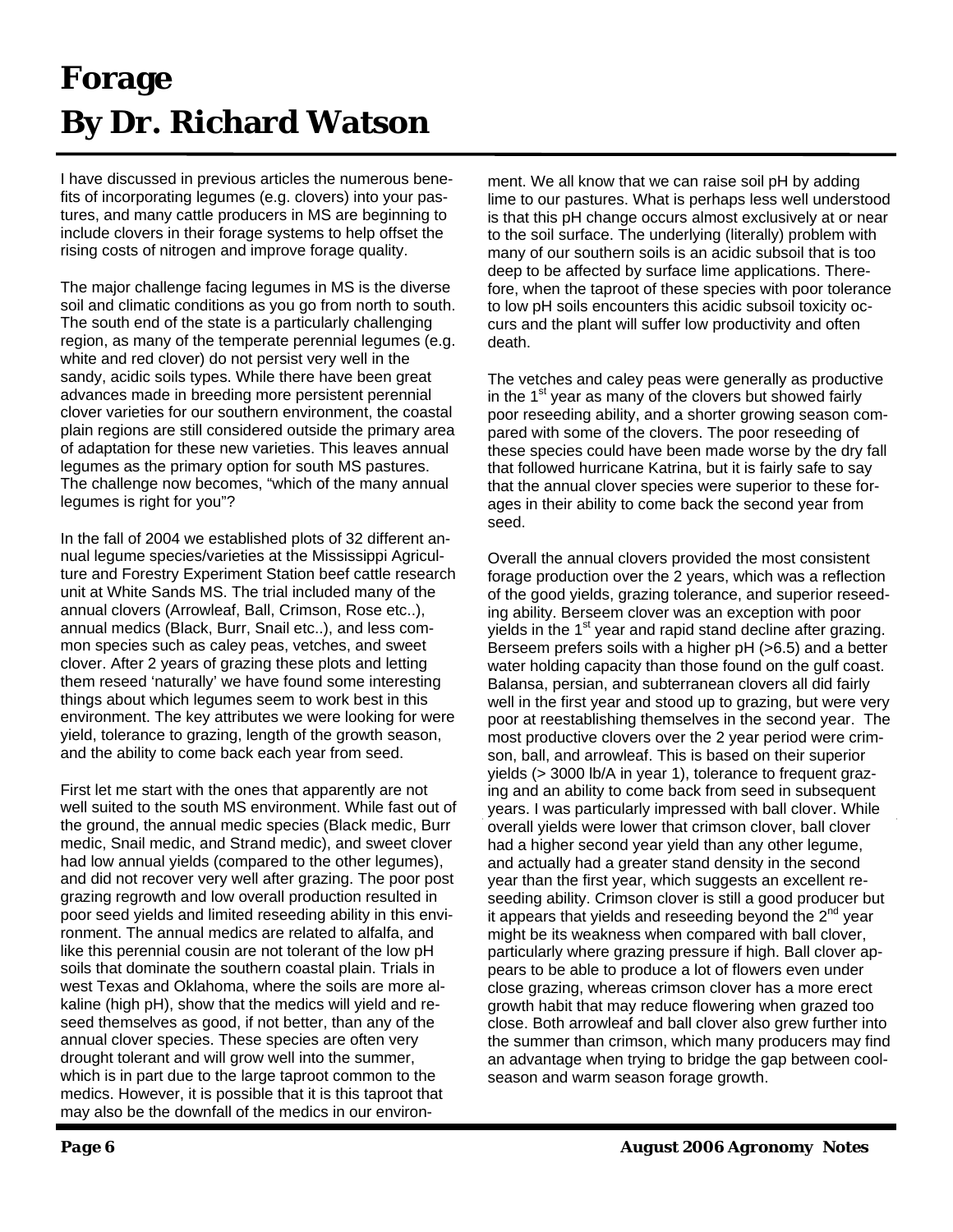|              | Year 1 (establishment) |                | Year 2 (reseeding) |             |  |  |  |  |  |  |
|--------------|------------------------|----------------|--------------------|-------------|--|--|--|--|--|--|
|              | Yield (lb/A)           | Stand (%)      | Yield (lb/A)       | Stand (%)   |  |  |  |  |  |  |
| Clovers      |                        |                |                    |             |  |  |  |  |  |  |
| Arrowleaf    | 3783                   | 60             | 255                | 33          |  |  |  |  |  |  |
| Balansa      | 1754                   | 52             | 40                 | $\pmb{0}$   |  |  |  |  |  |  |
| Ball         | 3041                   | 60             | 1231               | 88          |  |  |  |  |  |  |
| Berseem      | 966                    | 16             | $\pmb{0}$          | $\mathbf 0$ |  |  |  |  |  |  |
| Crimson      | 5533                   | 43             | 1193               | 58          |  |  |  |  |  |  |
| Persian      | 1155                   | 70             | $\mathbf 0$        | $\mathbf 0$ |  |  |  |  |  |  |
| Rose         | 2219                   | 42             | 220                | 35          |  |  |  |  |  |  |
| Subterranean | 1328                   | 60             | 140                | $\mathbf 0$ |  |  |  |  |  |  |
|              |                        |                |                    |             |  |  |  |  |  |  |
| Medics*      | 1047                   | $\overline{2}$ | $\boldsymbol{0}$   | $\mathbf 0$ |  |  |  |  |  |  |
|              |                        |                |                    |             |  |  |  |  |  |  |
| Caley pea    | 1638                   | 75             | $\pmb{0}$          | $\pmb{0}$   |  |  |  |  |  |  |
|              |                        |                |                    |             |  |  |  |  |  |  |
| Vetch        | 2428                   | 45             | 40                 | 10          |  |  |  |  |  |  |

**Table 1. Two-year dry matter yield, and the stand density of different annual legumes under grazing in South Mississippi.**

\* Medic data is the mean for all the species (i.e. barrel, black, burr, snail, and strand).

In summary, during the 2-year study at White Sand MS, Arrowleaf, Ball, and Crimson clover had the best yields of all the annual legumes planted. Ball and crimson clover had the best second year yields and reseeding ability. Overall, ball clover appeared to have the most complete set of favorable attributes in this environment (i.e. yield, reseeding ability, grazing tolerance, and a growth season that extended into the summer).

For more information on establishing legumes in your pastures, contact your county office of the Mississippi State University Extension Service.

**Contact Information Office: (662) 325-5463 Cell: (662) 312-8275**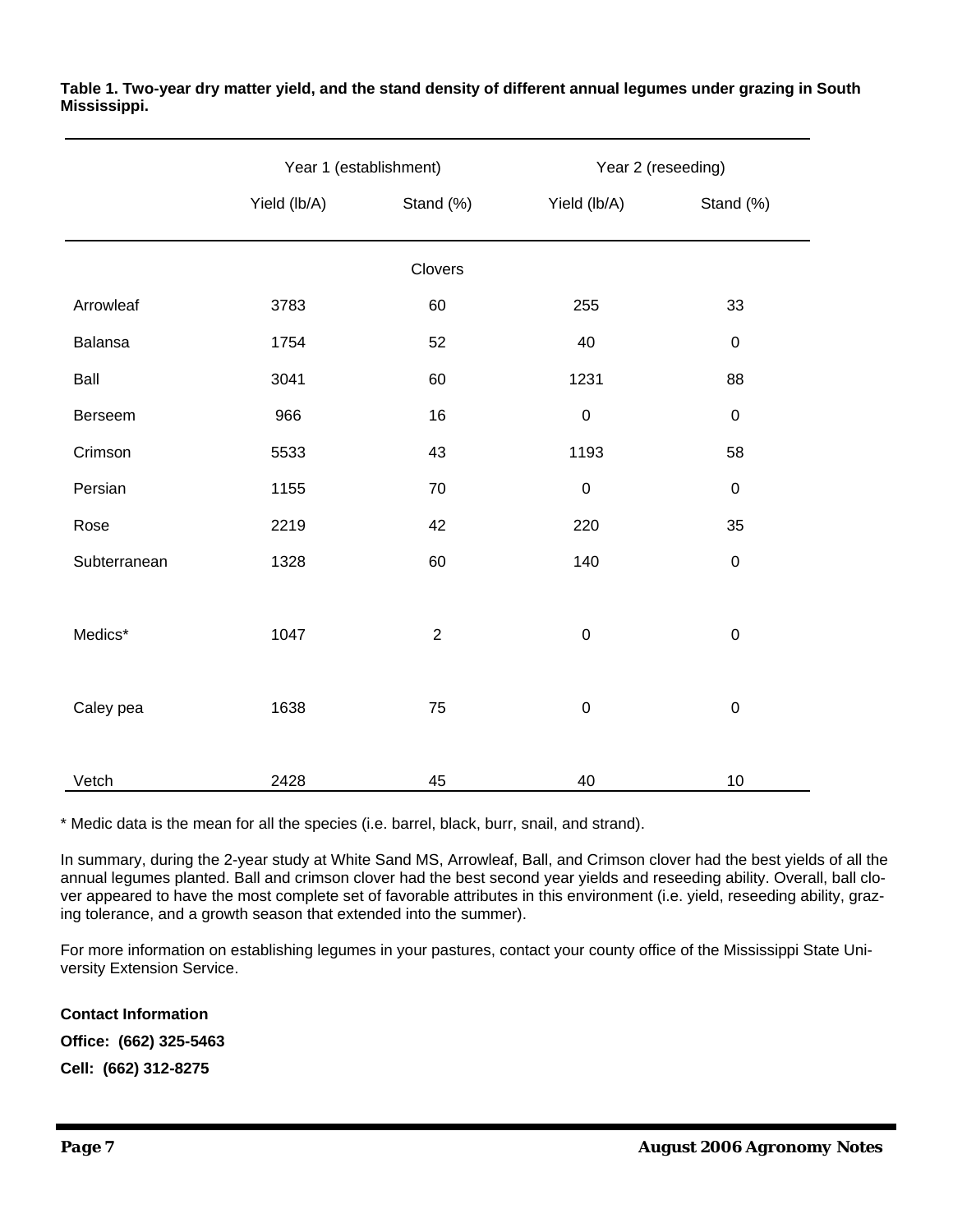### Peanuts By Mr. Mike Howell

Most peanuts across the state have started getting some much needed rainfall. There are still a few areas that are suffering from drought stress, but as a whole is in good condition. The dry conditions have allowed growers to reduce the number of fungicide applications being made this year. Many growers have only applied 1/2 of the total number of applications as made for the same time period last season, and some have not made any applications as of yet. I am encouraging growers that are getting these afternoon showers get back on a spray schedule as long as this weather pattern exists.

 Several areas have been battling cutworms. These insects are feeding near the top of the plant, and in some fields, we are seeing as much as 50% defoliation. Currently, most of these insects have pupated, but moths should be laying eggs again soon. If you encounter an infestation of cutworms, you need to use something other than a pyrethroid insecticide. This class of insecticides is not giving satisfactory control of these insects even at the highest rate. This problem is also occurring in much of Georgia. Growers there have switched to using Steward at a rate of 9 ounces per acre. They are seeing excellent control at this rate. The only other alternative at this time in Tracer. Data from Georgia however, indicates that this treatment is only as good as the pyrethroids.

 Aphids have also been showing up in several areas. These aphids have been identified as cotton aphids, however there appearance is somewhat different in peanuts. They are black in color, and have a shiny appearance. I have not seen these insects at damaging levels to this point, and very few peanut entomologists have seen them at all.

 Harvest will begin in some of the earliest peanuts within the next month. Don't base harvest timing decisions on calendar days. Variation in temperatures, rainfall, and soil type will have an effect on the time it takes for a peanut to mature. Harvest timing should be based on the hull scrape method. This involves taking a random sample of peanuts from each field, and removing the outside portion of the hull with a sand blaster or more efficiently a pressure washer. If you are not familiar with this procedure, please contact me for dates and times I will be running samples in your area.

 On August 24, there will be a peanut field day in Marianna Florida. This is one of the best field days in the country, and I highly encourage growers to attend. All aspects of peanut production will be covered at this field day, including varieties, disease control, weed control, insect control, rotation options, and much more.

#### **Contact Information**

**Office: (601) 765-8252** 

#### Fence Row Weed Control By Dr. John Byrd

Most all cattle producers have fences that must be maintained. Gap have to be repaired, new cross fencing built, broken posts replaced, broken wire replaced, etc. Weeds continue to grow along the fence line and must be dealt with quickly to avoid more significant problems in the future. This issue is especially dear to my heart since I built over a half mile of new woven wire fence August of last year and I've watched blackberry vines, maypop, cedar seedlings, ironweed and honeysuckle grow along that line this summer despite the lack of rainfall. I've also been evaluating treatments in several on-farm and one experiment station sites to control vegetation that has been established along fence lines for more than a few years, ie 20 and 30 feet tall cedar, hackberry, bois d'arc, honey locust, and vines of more types than I can remember. Surmount, PastureGard, Velpar, and Spike have done excellent on a wide variety of weedy vegetation. I have made a few observations that may be helpful to producers. Of the treatments we've used, only Spike has activity on grasses in the fence line. PastureGard has looked best on Smilax or greenbriar. Spike is ineffective on cedars, while Surmount, PastureGard, and Velpar are effective if all plant foliage is treated.

The effects of Surmount and PastureGard could be seen a few days after application, while the Velpar and Spike treatments more slowly materialized. In our study sites, Spike and Velpar were applied as a spray to the soil surface about a foot wide at the base of the fence and along both sides of the fence. Surmount and PastureGard were applied to the ground as well as foliar treatments to the small cedars. Three additional treatments, Arsenal, Cimarron and Telar were used to spot spray woody brush clumps in the pasture. While Cimarron controlled mock orange and bois d'arc sprouts very well, neither Cimarron nor Telar provided the control of blackberry/dewberry nor multiflora rose I expected. Lack of rainfall may have contributed to the lack of control. Arsenal controlled the bois d'arc, hackberry, and mock orange, but as of the first of this month, had failed to control multiflora rose.

Regardless of the treatment effectiveness, trees this large still must be manually removed from the fence line to avoid further damage to the integrity of the fence. The best approach is to "do a little along" so the potential is not there for major damage by the removal of trees later on.

**Contact Information** 

**Office: (662) 325-4537**